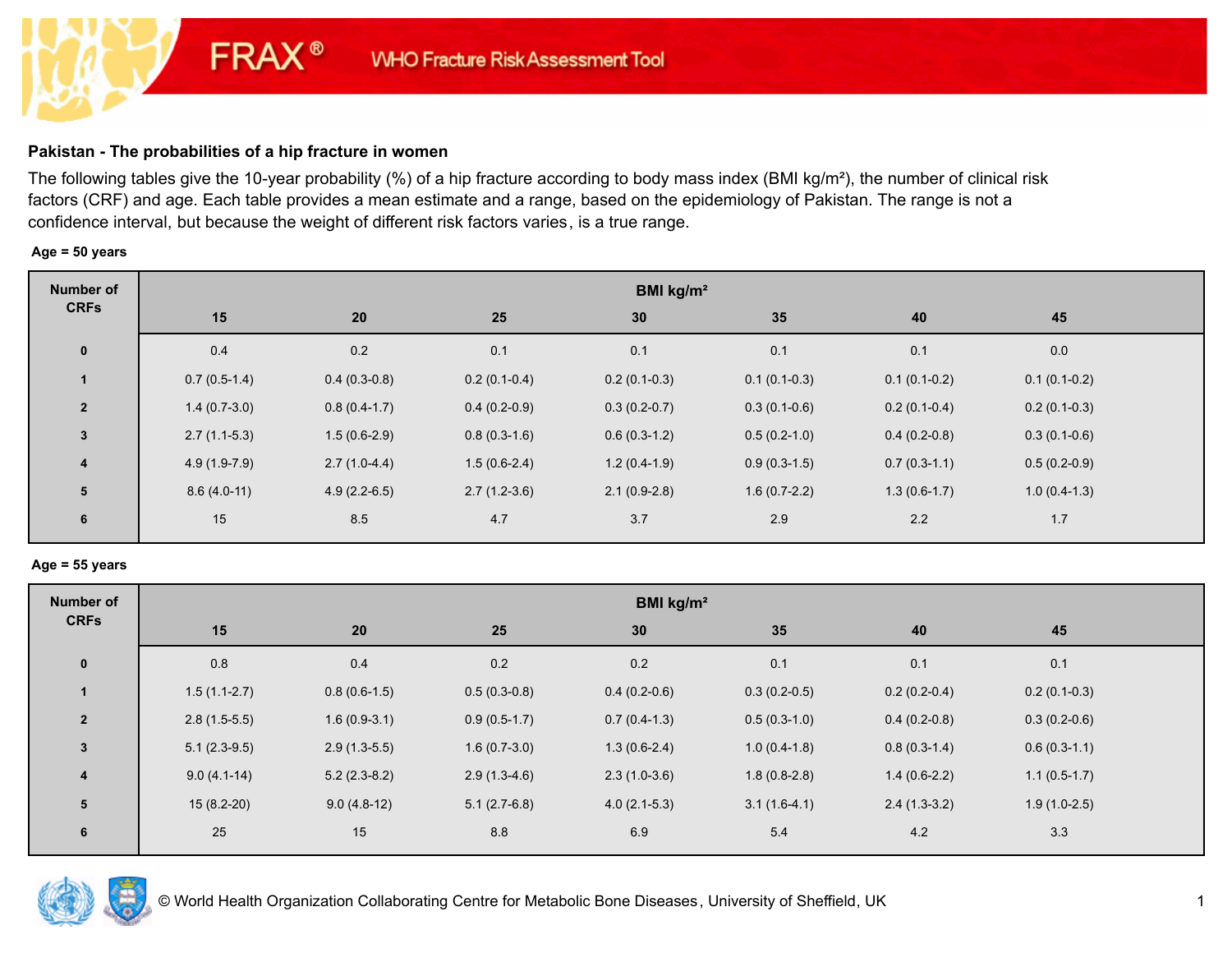## **Age = 60 years**

**FRAX®** 

| <b>Number of</b>        | BMI kg/m <sup>2</sup> |                |                |                |                |                |                |  |  |
|-------------------------|-----------------------|----------------|----------------|----------------|----------------|----------------|----------------|--|--|
| <b>CRFs</b>             | 15                    | 20             | 25             | 30             | 35             | 40             | 45             |  |  |
| $\mathbf 0$             | 1.9                   | 1.1            | 0.6            | 0.5            | 0.4            | 0.3            | 0.2            |  |  |
|                         | $3.4(2.4-5.3)$        | $1.9(1.4-3.1)$ | $1.1(0.8-1.7)$ | $0.8(0.6-1.3)$ | $0.7(0.5-1.0)$ | $0.5(0.4-0.8)$ | $0.4(0.3-0.6)$ |  |  |
| $\overline{2}$          | $5.9(3.5-10)$         | $3.5(2.0-6.2)$ | $2.0(1.2-3.6)$ | $1.5(0.9-2.8)$ | $1.2(0.7-2.1)$ | $0.9(0.5-1.7)$ | $0.7(0.4-1.3)$ |  |  |
| $3\phantom{a}$          | $10(5.3-17)$          | $6.1(3.1-11)$  | $3.5(1.8-6.2)$ | $2.7(1.4-4.8)$ | $2.1(1.1-3.8)$ | $1.6(0.8-2.9)$ | $1.3(0.6-2.3)$ |  |  |
| $\overline{\mathbf{4}}$ | $17(9.1-25)$          | $10(5.4-16)$   | $6.1(3.1-9.3)$ | $4.7(2.4-7.3)$ | $3.7(1.9-5.7)$ | $2.9(1.4-4.4)$ | $2.2(1.1-3.4)$ |  |  |
| 5                       | $27(17-33)$           | $17(11-22)$    | $10(6.3-13)$   | $8.1(4.9-10)$  | $6.3(3.8-8.2)$ | $4.9(2.9-6.4)$ | $3.8(2.3-5.0)$ |  |  |
| 6                       | 40                    | 27             | 17             | 13             | 11             | 8.3            | 6.5            |  |  |

#### **Age = 65 years**

| <b>Number of</b>        | BMI kg/m <sup>2</sup> |                |                |                |                |                |                |  |  |
|-------------------------|-----------------------|----------------|----------------|----------------|----------------|----------------|----------------|--|--|
| <b>CRFs</b>             | 15                    | 20             | 25             | 30             | 35             | 40             | 45             |  |  |
| $\mathbf 0$             | 3.6                   | 2.2            | 1.2            | 1.0            | 0.7            | 0.6            | 0.4            |  |  |
| $\mathbf{1}$            | $6.2(4.8-8.8)$        | $3.8(2.8-5.3)$ | $2.2(1.6-3.1)$ | $1.7(1.3-2.4)$ | $1.3(1.0-1.8)$ | $1.0(0.8-1.4)$ | $0.8(0.6-1.1)$ |  |  |
| $\overline{2}$          | $10(6.6-16)$          | $6.4(4.0-10)$  | $3.8(2.4-6.2)$ | $2.9(1.8-4.8)$ | $2.3(1.4-3.7)$ | $1.8(1.1-2.9)$ | $1.4(0.8-2.2)$ |  |  |
| $\mathbf{3}$            | $17(9.8-26)$          | $11(6.1-17)$   | $6.4(3.6-11)$  | $5.0(2.8-8.3)$ | $3.9(2.2-6.5)$ | $3.0(1.7-5.0)$ | $2.3(1.3-3.9)$ |  |  |
| $\overline{\mathbf{4}}$ | 26 (16-36)            | $17(10-25)$    | $11(6.3-16)$   | $8.4(4.9-12)$  | $6.5(3.8-9.7)$ | $5.1(2.9-7.6)$ | $3.9(2.3-5.9)$ |  |  |
| 5                       | $37(27-43)$           | 27 (19-32)     | $17(12-22)$    | $14(9.5-17)$   | $11(7.4-13)$   | $8.4(5.7-11)$  | $6.5(4.4-8.2)$ |  |  |
| 6                       | 51                    | 39             | 27             | 22             | 17             | 14             | 11             |  |  |

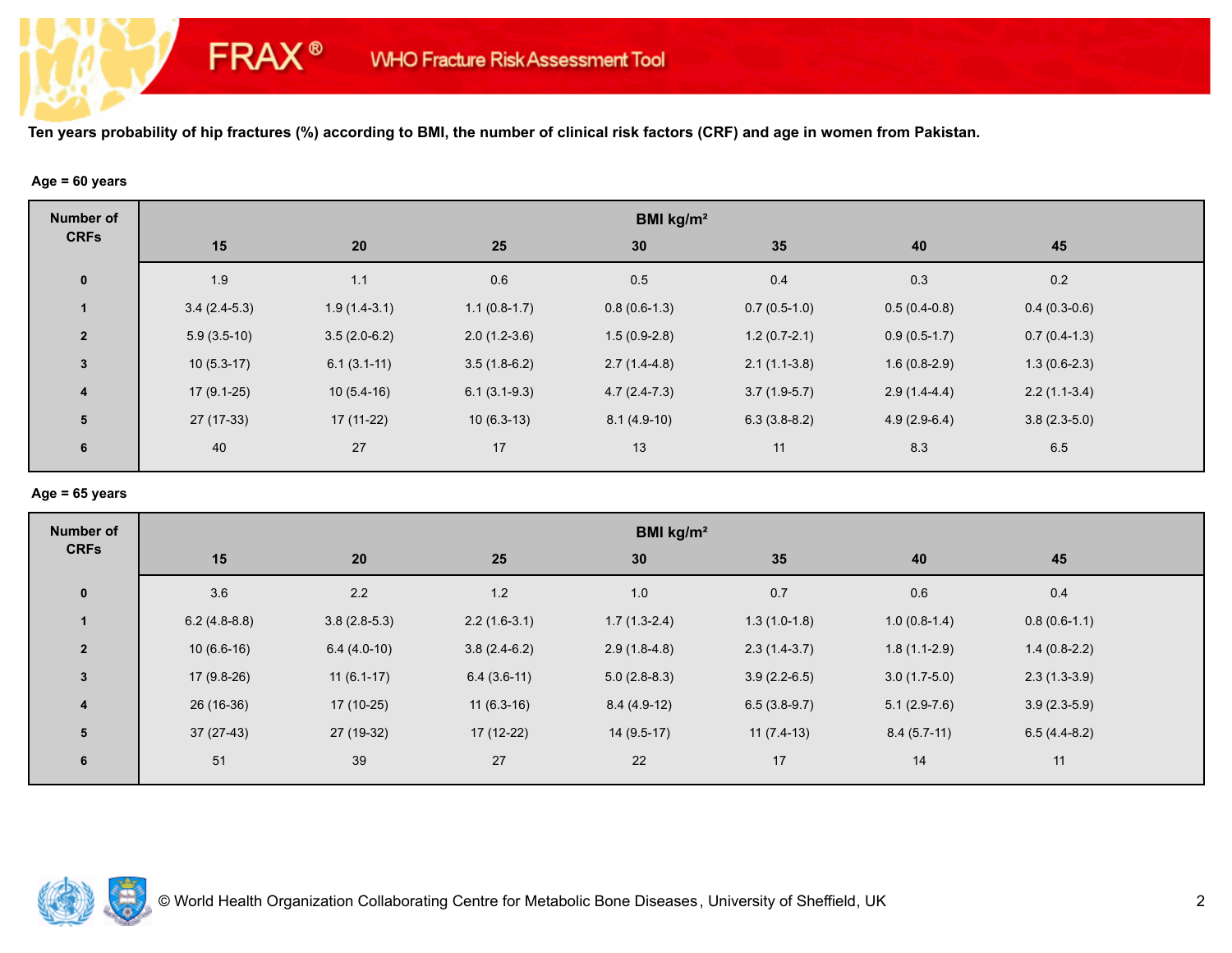## **Age = 70 years**

**FRAX®** 

| <b>Number of</b>        | BMI kg/m <sup>2</sup> |                |                |                |                |                |                |  |  |
|-------------------------|-----------------------|----------------|----------------|----------------|----------------|----------------|----------------|--|--|
| <b>CRFs</b>             | 15                    | 20             | 25             | 30             | 35             | 40             | 45             |  |  |
| $\mathbf 0$             | 5.5                   | 3.4            | 2.1            | 1.6            | $1.2$          | 0.9            | 0.7            |  |  |
|                         | $9.4(7.2-11)$         | $6.1(4.7-7.2)$ | $3.7(2.9-4.4)$ | $2.9(2.3-3.4)$ | $2.2(1.7-2.6)$ | $1.7(1.3-2.0)$ | $1.3(1.0-1.6)$ |  |  |
| $\overline{2}$          | $16(11-22)$           | $11(7.1-15)$   | $6.7(4.4-9.1)$ | $5.2(3.4-7.1)$ | $4.0(2.6-5.5)$ | $3.1(2.0-4.3)$ | $2.4(1.6-3.3)$ |  |  |
| $\mathbf{3}$            | 25 (17-34)            | 18 (12-25)     | $12(7.7-17)$   | $9.1(6.0-13)$  | $7.1(4.6-10)$  | $5.5(3.6-8.1)$ | $4.2(2.7-6.3)$ |  |  |
| $\overline{\mathbf{4}}$ | 38 (27-49)            | 29 (21-39)     | $20(14-28)$    | 16 (11-22)     | $12(8.6-18)$   | $9.5(6.6-14)$  | $7.4(5.1-11)$  |  |  |
| 5                       | $52(46-60)$           | 43 (37-51)     | $32(27-38)$    | 26 (22-31)     | $20(17-25)$    | $16(13-20)$    | $13(11-16)$    |  |  |
| 6                       | 64                    | 58             | 47             | 39             | 32             | 26             | 21             |  |  |
|                         |                       |                |                |                |                |                |                |  |  |

#### **Age = 75 years**

| <b>Number of</b> | BMI kg/m <sup>2</sup> |               |               |                 |                |                |                |  |  |
|------------------|-----------------------|---------------|---------------|-----------------|----------------|----------------|----------------|--|--|
| <b>CRFs</b>      | 15                    | 20            | 25            | 30 <sup>°</sup> | 35             | 40             | 45             |  |  |
| $\mathbf 0$      | 7.0                   | 4.8           | 3.1           | 2.4             | 1.8            | 1.4            | $1.1$          |  |  |
|                  | $13(8.7-22)$          | $9.0(6.3-16)$ | $5.9(4.2-10)$ | $4.6(3.2-8.0)$  | $3.5(2.5-6.2)$ | $2.7(1.9-4.8)$ | $2.1(1.4-3.7)$ |  |  |
| $\overline{2}$   | $21(13-34)$           | 16 (9.4-26)   | $11(6.3-18)$  | $8.5(4.9-14)$   | $6.6(3.7-11)$  | $5.1(2.9-8.6)$ | $3.9(2.2-6.6)$ |  |  |
| $\mathbf{3}$     | $33(19-49)$           | $26(15-40)$   | 19 (11-30)    | $15(8.4-24)$    | $12(6.5-19)$   | $9.2(5.0-15)$  | $7.2(3.8-12)$  |  |  |
| $\overline{4}$   | 46 (29-59)            | $40(24-53)$   | $31(18-44)$   | $25(14-37)$     | $20(11-30)$    | $16(8.7-24)$   | $13(6.7-19)$   |  |  |
| 5                | 59 (43-68)            | 54 (37-64)    | 47 (30-56)    | $39(24-48)$     | $32(19-41)$    | 26 (15-34)     | $21(12-27)$    |  |  |
| 6                | 70                    | 67            | 62            | 55              | 47             | 40             | 33             |  |  |

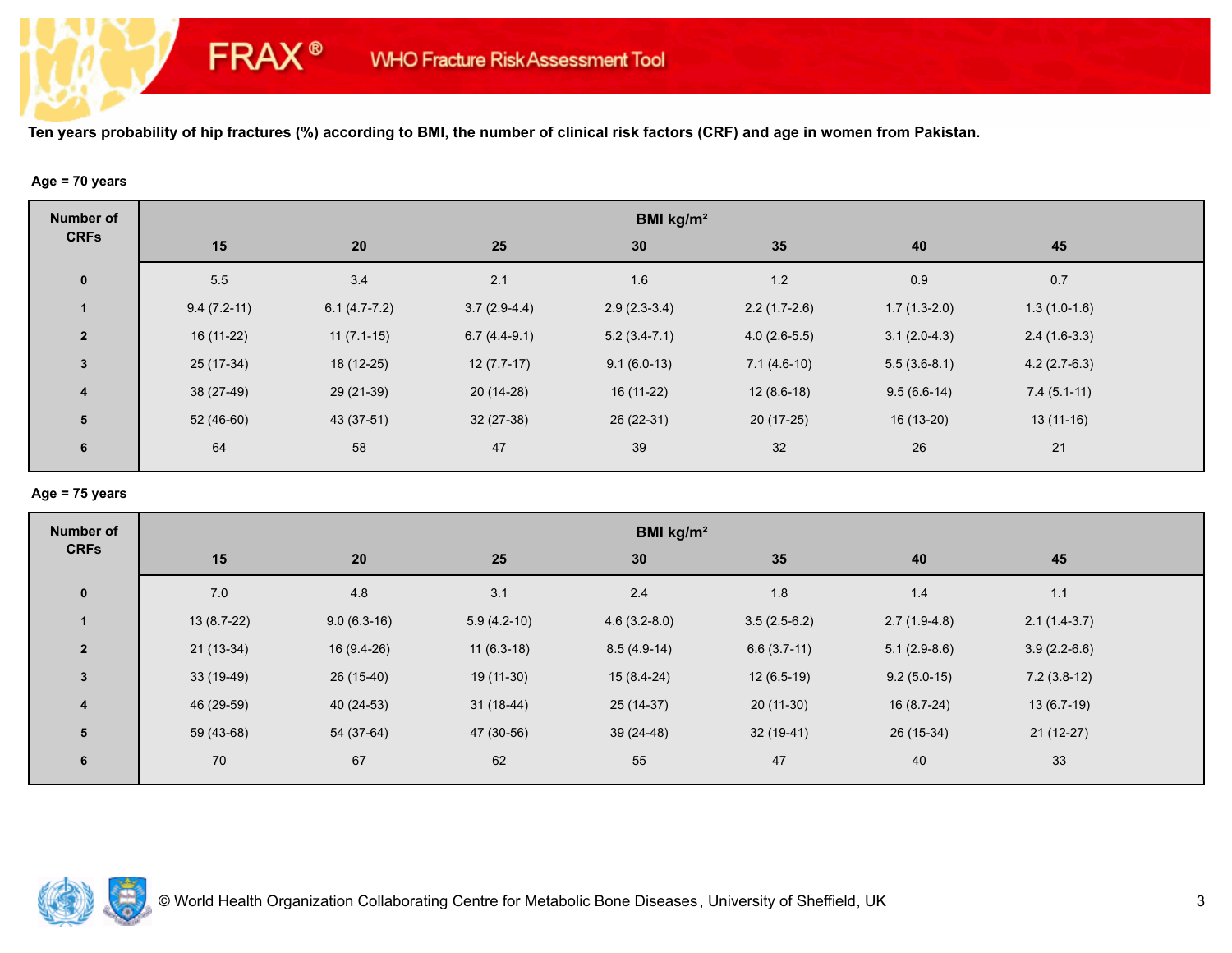## **Age = 80 years**

**FRAX®** 

| <b>Number of</b>        | BMI kg/m <sup>2</sup> |              |               |               |                |                |                |  |  |
|-------------------------|-----------------------|--------------|---------------|---------------|----------------|----------------|----------------|--|--|
| <b>CRFs</b>             | 15                    | 20           | 25            | 30            | 35             | 40             | 45             |  |  |
| $\mathbf 0$             | 8.3                   | 6.1          | 4.2           | 3.2           | 2.4            | 1.9            | 1.4            |  |  |
| 1                       | 14 (10.0-25)          | $11(7.7-19)$ | $7.7(5.5-14)$ | $5.9(4.2-11)$ | $4.6(3.2-8.2)$ | $3.5(2.4-6.3)$ | $2.7(1.9-4.9)$ |  |  |
| $\overline{2}$          | 23 (14-37)            | 18 (11-30)   | $14(8.2-22)$  | $11(6.3-18)$  | $8.2(4.8-14)$  | $6.3(3.7-11)$  | $4.8(2.8-8.4)$ |  |  |
| $\mathbf{3}$            | $33(20-48)$           | 28 (17-41)   | $22(12-34)$   | 18 (9.6-28)   | 14 (7.4-22)    | $11(5.7-18)$   | $8.4(4.3-14)$  |  |  |
| $\overline{\mathbf{4}}$ | 45 (28-58)            | 40 (24-52)   | 34 (20-46)    | 28 (15-38)    | $22(12-32)$    | 18 (9.3-26)    | $14(7.1-20)$   |  |  |
| 5                       | 57 (41-65)            | 53 (36-62)   | 48 (31-57)    | 41 (25-49)    | 34 (20-42)     | 28 (15-35)     | $22(12-28)$    |  |  |
| 6                       | 67                    | 65           | 61            | 54            | 47             | 40             | 33             |  |  |

#### **Age = 85 years**

| <b>Number of</b>        | BMI kg/m <sup>2</sup> |              |               |               |                |                |                |  |  |
|-------------------------|-----------------------|--------------|---------------|---------------|----------------|----------------|----------------|--|--|
| <b>CRFs</b>             | 15                    | 20           | 25            | 30            | 35             | 40             | 45             |  |  |
| $\mathbf{0}$            | 8.6                   | 6.6          | 4.6           | 3.6           | 2.7            | 2.1            | 1.6            |  |  |
| $\mathbf{1}$            | $15(10-25)$           | $12(8.1-20)$ | $8.5(6.0-15)$ | $6.5(4.6-12)$ | $5.0(3.5-9.0)$ | $3.8(2.6-7.0)$ | $2.9(2.0-5.3)$ |  |  |
| $\overline{2}$          | 23 (15-37)            | 19 (12-31)   | $15(8.9-24)$  | $11(6.8-19)$  | $8.8(5.2-15)$  | $6.8(4.0-12)$  | $5.2(3.0-9.2)$ |  |  |
| $\mathbf{3}$            | $34(21-48)$           | 29 (17-42)   | 24 (13-36)    | 19 (10-29)    | $15(8.0-24)$   | $12(6.1-19)$   | $8.9(4.6-15)$  |  |  |
| $\overline{\mathbf{4}}$ | 46 (29-58)            | $41(25-53)$  | $35(20-47)$   | 29 (16-40)    | $23(13-33)$    | 19 (9.6-27)    | $15(7.4-21)$   |  |  |
| 5                       | 57 (42-65)            | 54 (37-63)   | 49 (32-58)    | 42 (26-51)    | $35(20-43)$    | 28 (16-36)     | 23 (12-29)     |  |  |
| 6                       | 67                    | 65           | 62            | 55            | 48             | 41             | 34             |  |  |